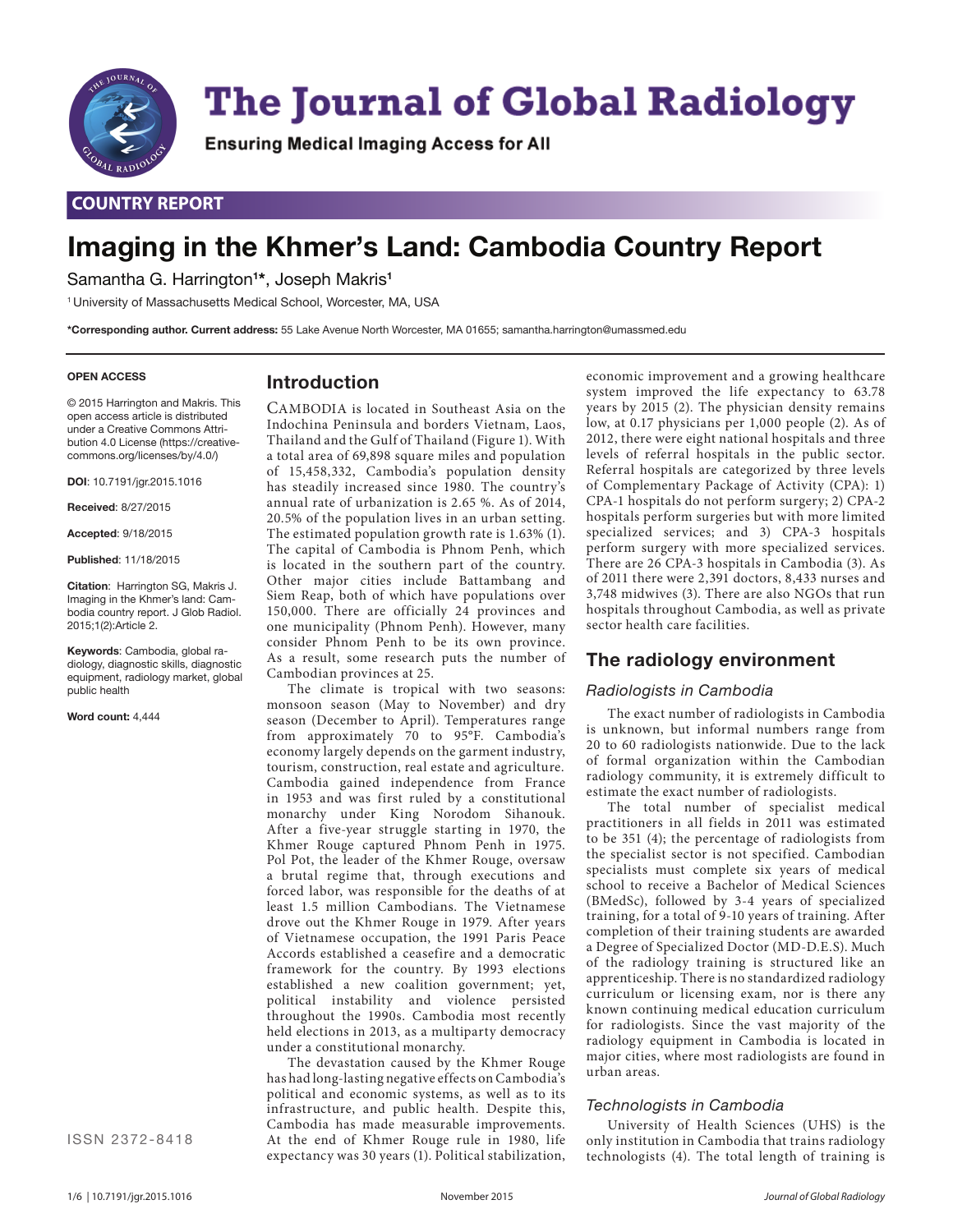**Figure 1.** Cambodia Map No. 3660 Rev. 4.



United Nations, Department of Peacekeeping Operations, Cartographic Section. January 2004. Retrieved from http://www.un.org/Depts/Cartographic/map/profile/cambodia.pdf.

three years and costs \$800 US per year.

According to the Cambodian Ministry of Health (MOH), from 2013-2014 there were 115 students at UHS pursuing a degree in radiology technology. At the start of the academic year the university matriculated sixty students: six on scholarships and 54 who were self-funded.

The degree granted by UHS is called an Associated Degree in Radiological Technology (ADRT). However, many radiology technologists practice without an official degree. For example, radiology technologists at Angkor Hospital for Children took an unspecified 3- or 6-month course before starting work. There is no known continuing medical education curriculum for radiology technologists in Cambodia.

#### *Diagnostic and interventional skills*

- **• X-ray**
	- No x-ray limitations.

#### **• Computed tomography**

No CT limitations. Due to the limited number of CTs, patients must be referred to hospitals that have scanners for appropriate treatment.

**• Ultrasound**

Ultrasound is widely used by all specialists. FAST scans are

particularly important for medical, surgical and pediatric specialists. Ultrasound is also used by radiologists for a variety of pathologies ranging from abscess localization to ocular sonography. In June of 2015, China donated 200 ultrasound machines. However, ultrasound-guided procedures are still limited.

**• MRI**

There is only one MRI in the public sector according to the World Health Organization (WHO). Traditional diagnostic MRI is performed. The number of interventional procedures is unknown. Other informal reports suggest that there may be additional MRIs in the country.

#### **• Angiography**

Angiography is limited, but is available at Sen Sok International University Hospital in Phnom Penh. A cardiologist conducts these procedures.

#### **• Fluoroscopy**

Fluoroscopy is available at select hospitals.

#### **• Other interventions**

Surgeons conduct interventional procedures more commonly than radiologists.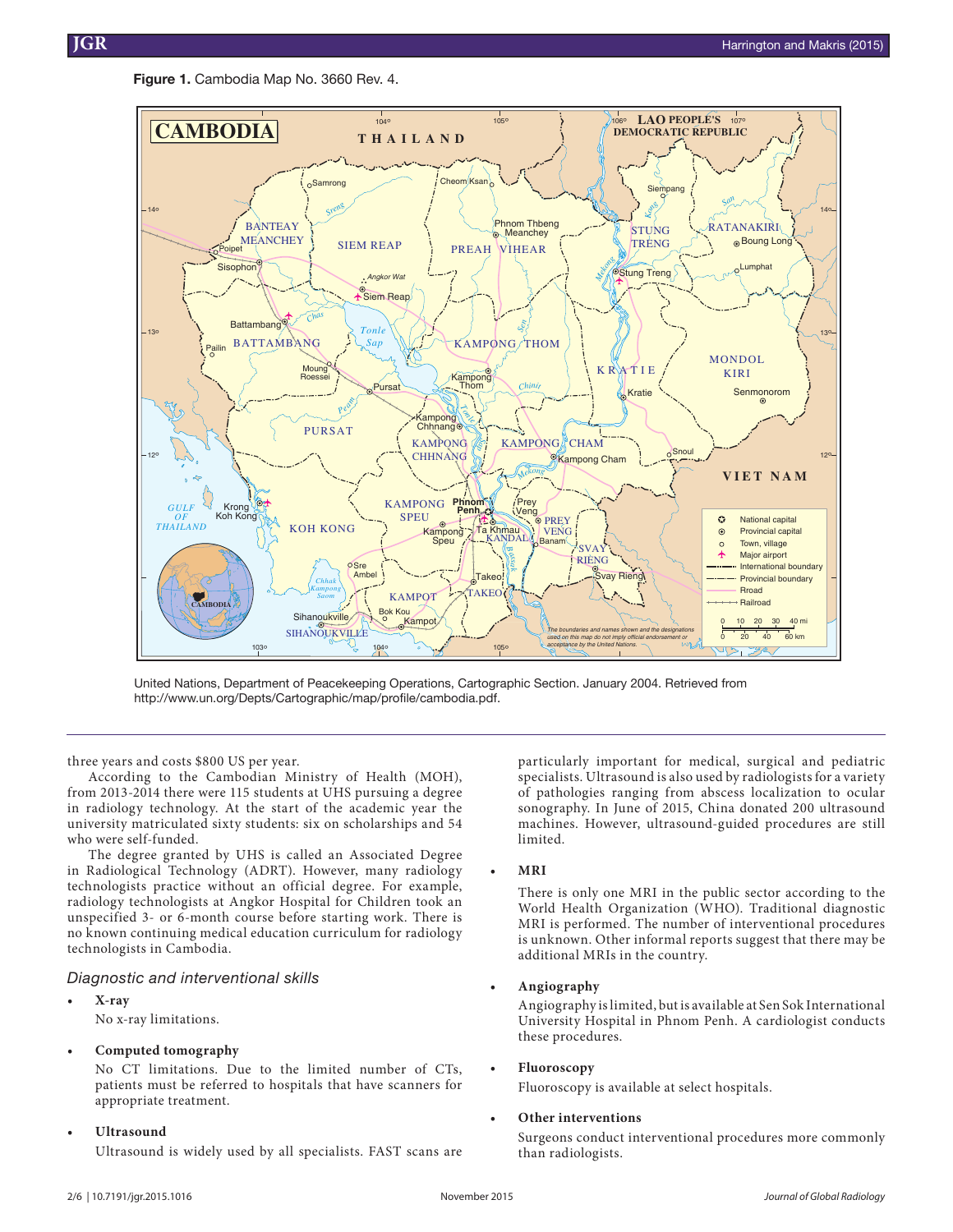#### *Power supply*

As of 2013, Cambodia consumed 3.553 billion kWh and only produced 1.77 billion kWh (2). The production of electricity is derived from hydroelectric plants (57.4%), fossil fuels (32.7%) and other renewable sources (10%) (2). Approximately 22.47% of Cambodians have electricity, including 54% of urban households and 14% of rural households (6). The Electricite Du Cambodge, a government enterprise that generates and distributes electricity, hopes to provide electrification to all villages by 2020 (6).

The cost of electricity is relatively high in Cambodia. As of 2012, the price has ranged between US \$0.16 - \$0.40 per KWh (7). Compared to other nations, such as the US, where, as of April 2015, electricity was \$0.10 KWh (8). Radiologists' dependence on technology that requires electricity is a challenge. Cambodia typically experiences six days of outages a month, lasting approximately 1.4 hours (9). Due to this volatility, many small business owners use diesel generators to generate power. (7).

#### *Radiology equipment in Cambodia*

The majority of diagnostic equipment is found in the major cities, especially Phnom Penh. Access to radiology is limited in rural communities and patients must travel great distances to access more developed healthcare (see Table 1).

#### *PACS*

PACS is available but not necessarily in wide use. For example, at Angkor Hospital for Children, radiologists use a web-based system. X-rays can be directly uploaded to the system, but ultrasound images are transferred via a USB stick.

#### *MRI*

WHO recorded one MRI in the public sector, which is located in Phnom Penh. According to the Ministry of Economy and Finance, Calmette Hospital has a 1.5T MRI that was installed in April 2015.

#### *Computed tomography*

There are six CT scanners in the public sector and 12 in the private sector (10).

#### *Fluoroscopy*

The exact number of fluoroscopes in Cambodia is unknown. However, they are available at various hospitals throughout the country. Sen Sok International University Hospital, a major teaching hospital in the capital city of Phnom Penh, is able to conduct fluoroscopy. Sihanouk Hospital Center of HOPE, which is located two hours outside of the capital, also owns a fluoroscope, as does Kantha Copha IV Children's Hospital.

#### *X-ray*

The number of X-rays is unknown. X-rays are not only found

in the clinical setting, but also as portable screening devices for tuberculosis. For example, under the directly observed treatment, short-course (DOTS) strategy, patients with TB are closely and directly followed. Mobile X-rays are used by the National Centre for Tuberculosis and Leprosy (CENAT) as part of a screening program (11).

#### *Service*

Servicing radiology equipment is a challenge in Cambodia. Much of the equipment is donated, which in many cases means the warranty has expired. Accessing repair service is a challenge. The MOH published a report in 2011 regarding the acceptance of second-hand medical equipment. Pre-conditions for receiving donated equipment that must be met, including analysis of the needs for the equipment, contact with local agents, and providing basic information regarding the equipment. A Memorandum of Understanding must also be signed (12). Nonetheless, many pieces of radiology equipment remain broken and sit unused in hospitals, a problem not unique to Cambodia.

General Electric (General Electric, Schenectady, New York, USA) has been working with the Ministry of Health since 2009. GE has an office in Phnom Penh that can provide repair services. However, many hospitals use in-house staff to work on the machines. These are often general repair technicians who lack specialized training, often ordering replacement parts through e-commerce websites like EBay (EBay, San Jose, California, USA).

# **Job opportunities**

#### *Radiologists*

Specialist medical practitioners in Cambodia were paid US \$153 per month as of 2011 (5). However, the annual recruitment in the public sector was low, at just five specialists per year (5).

#### *Technologists*

Radiology technologists in Cambodia are paid US \$79 per month. The annual recruitment in public sector from 2010–2011 was 24 radiology technologists.

# **Economics and imaging**

#### *Readiness for radiology entrepreneurship*

Cambodia's economy has blossomed in the last decade. The real GDP growth of Cambodia was 7.0% in 2014 (13). This economic growth is attributed to a combination of tourism, garment production, construction, real estate and agriculture. Although Cambodia is one of the poorer countries in Asia, poverty rates declined to 17.7% in 2012. The GDP per capita was US \$1,084.40 in 2014. (14)

As discussed previously with relation to radiology entrepreneurship, the GINI index is a useful tool for assessing

**Table 1.** Radiology equipment in Cambodia, 2014. Source: Global atlas of medical devices 2014: Cambodia

| Equipment                               | <b>Public sector</b> | <b>Private Sector</b> | <b>Total</b> | Density per 1,000,000 population |
|-----------------------------------------|----------------------|-----------------------|--------------|----------------------------------|
| Magnetic Resonance Imaging              |                      |                       |              | .066                             |
| Computerized Tomography Scanner         | 6                    | 12                    | 18           | 1.189                            |
| Ultrasound                              | n/a                  | n/a                   | n/a          | n/a                              |
| X-Ray                                   | n/a                  | n/a                   | n/a          | n/a                              |
| Positron Emission Tomography<br>Scanner | U                    |                       |              |                                  |
| Nuclear medicine                        |                      |                       |              |                                  |
| Mammograph                              | n/a                  | n/a                   | n/a          | n/a                              |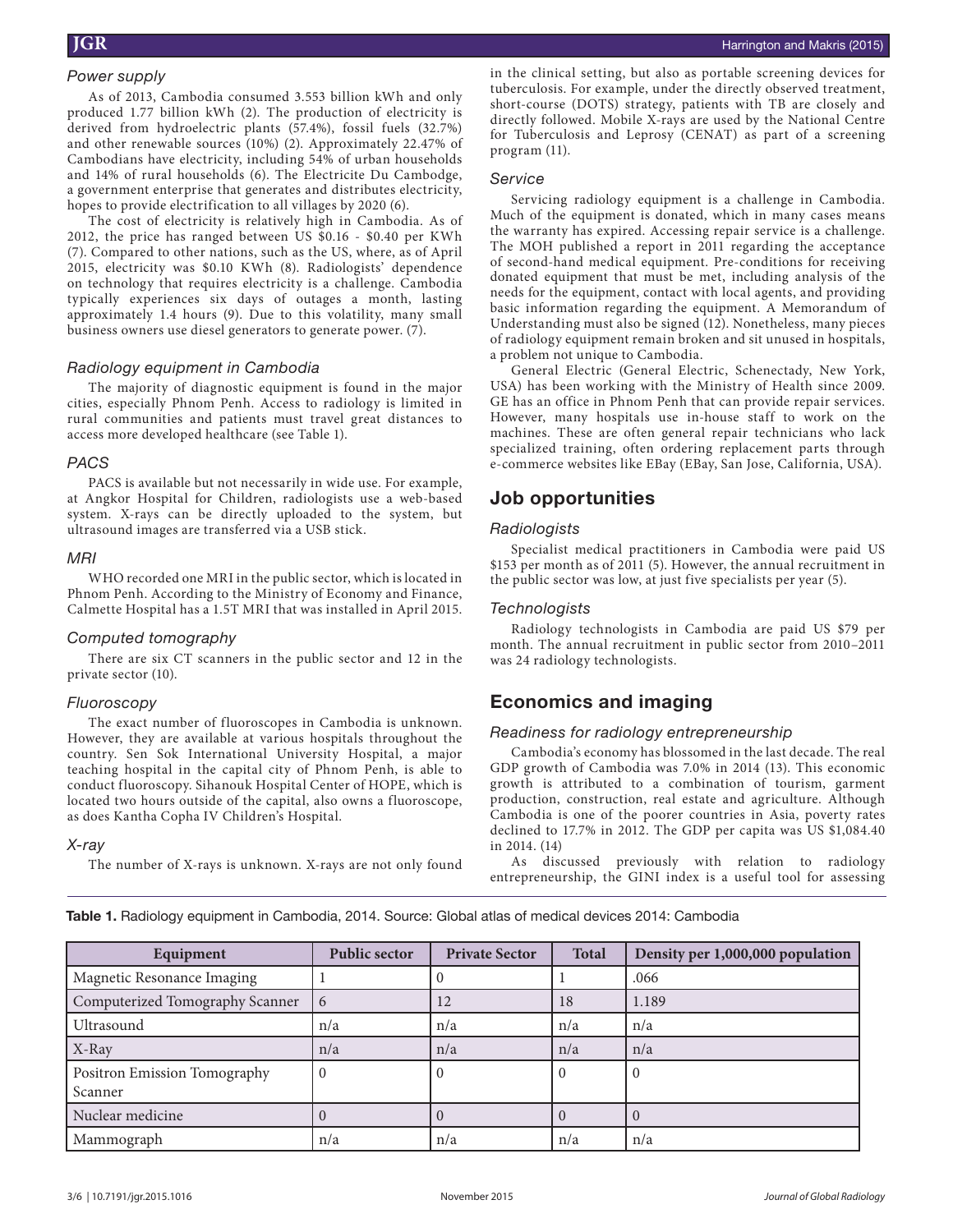income distribution and inequality (15). Based on a scale of 0 (no inequality) to 100 (very unequal), a higher number indicates greater inequality. As of 2008, Cambodia's GINI coefficient was 37.9, which was more equal when compared to the United States at 45 (2).

The World Bank and Asian Development Bank conducted the Investment Climate Assessment for Cambodia in 2014 (16). Of note, Cambodia is located geographically at the center of the Association of Southeast Asian Nations, giving the country a strategic advantage. The World Bank uses the Logistics Performance Index (LPI) to measure a country's perceived ability to conduct international trade. Cambodia has also greatly improved on the World Bank's LPI worldwide ranking from 129 in 2010 to 83 in 2014. With a growing and diversifying economy, Cambodia is attractive for foreign investment. However, investors face challenges such as high costs, unreliability of electricity, anti-competitive practices and endemic conditions. For radiology entrepreneurship, the high cost of electricity is particularly burdensome.

#### *Radiology market and service capacity*

According to a WHO survey of medical devices, there are a total of 18 CT scanners: six in the public sector and 12 in the private sector. Thus, the density of CT scanners per 1 million people is 1.189 (see Table 1), which is significantly lower than in developed nations.

With a very low density of radiology equipment for such a populous country, the MOH has included technology as a central goal for their 2008-2015 Health Strategic Plan. Specifically, the MOH seeks to "increase competency and skills of health workforce to deal with increased demand for accountability and high quality care, including through strengthening allied technical skills and advanced technology through increased quality practice of training, career development, right incentives and good working environment" (13, 17).

In addition to government support, NGOs play an important role in the growth of radiology services in Cambodia. For example, in February 2015 the Japan Anti-Tuberculosis Association (JATA) funded a US \$240,000 project to combat tuberculosis. One phase of the project involves training radiologists and providing technical support (18).

The potential for the radiology market is also demonstrated by the Medical & Pharmaceutical Equipment & Supplies Exhibition hosted by CamboMed. The exhibition was most recently held August 15–18, 2014 in Phnom Penh, and drew 9,320 trade visitors who sought to attract investments to medical technology in Cambodia, including radiology services (19).

#### *Radiology volunteerism*

There are ample opportunities for radiologists to volunteer in Cambodia, with continuing education being the main focus for radiology volunteers. Radiologists from high-income countries can travel to Cambodia to work with radiologists and non-radiologists there to improve interpretation skills, specifically for X-rays and ultrasound imaging. Many volunteer positions are listed online, including on the websites of the American College of Radiology, local Cambodian hospitals and various online forums. Volunteer openings exist at a variety of hospitals in cities including Phnom Penh, Siem Reap, Kampot and Battambag.

Radiology volunteers can also learn from their fellow healthcare providers in Cambodia. The diverse pathologies presented, including dengue fever and Japanese encephalitis, provide a learning opportunity for foreign volunteers.

#### *Internet access*

Smart (Smart Axiata Company Limited, Phnom Penh, Cambodia), one of the leading telecom operators in Cambodia, provides 2G, 3G and 4G LTE network coverage. Approximately 98% of Cambodia has access to 2G. Smart has recently expanded

4G LTE coverage to cover all 25 provinces, thereby providing access to approximately 4 million people (20).

There has been a steady increase in Internet use in Cambodia. Up to 12% of Cambodians reported using the Internet in 2014, compared to just 4.9% in 2012. The vast majority (89.2%) use mobile devices to connect to the Internet, as opposed to desktop (18.5%), laptop (15.2%) or tablet (7.6%). The majority of Internet use is clustered in urban population centers (21). There are over 20 Internet service providers in Cambodia. Ezecom (Ezecom, Phnom Penh, Cambodia) is the largest provider in Cambodia with corporate packages that range from 1 mbps (US \$59 per month) to 5 mbps (US \$285 per month).

#### *Disease profile and differentiating demographic and cultural factors*

During the rule of the Khmer Rouge and the political instability that followed, the general health of Cambodians suffered greatly. Cambodia struggled with high infant and maternal mortality rates, as well as deaths due to AIDS and malaria. In the last 25 years, Cambodia has made great strides in improving the wellbeing of its citizens. From 1990 to 2013, the under-five mortality rate per 1,000 live births decreased from 119 to 28. Maternal mortality ratio per 100,000 live births also decreased from 1,200 to 170. From 2000 to 2012, the number of deaths due to HIV/AIDS per 100,000 decreased from 29 to 17.1. In that same period, deaths due to malaria per 100,000 decreased from 166 to 66 (22). In addition to these encouraging public health statistics, the government has continued to increase the national budget for health financing. In 2008, the government approved US \$404,803.80 to go to healthcare. Then in 2013 the budget more than doubled to US \$901,500.80 (5).

The top ten causes of death in Cambodia are, in descending order, ischemic heart disease, tuberculosis, stroke, lower respiratory infections, HIV/AIDS, road injury, preterm birth complications, liver cancer, birth asphyxia/ birth trauma, and congenital anomalies (21). In calculating the burden of disease, WHO uses disability-adjusted life years, which is the average years of lost life due to premature mortality added to the average years of healthy life lost due to disability. The major burden of disease is due to maternal, neonatal and nutritional causes (22). Thus, much of the focus of improving the health of Cambodians has been on maternal and pediatric health.

One problem that continues to plague healthcare providers on the frontlines is the delay in receiving treatment. By the time patients make it through the referral system and/or travel from rural areas, they present to health care workers at urban hospitals with advanced diseases. Patients will travel hundreds of kilometers to reach hospitals, such as Angkor Hospital for Children, in order to receive free care.

# **Culture and tourism overview**

#### *Cultural attractions, languages spoken*

Cambodia has grown into a popular tourist destination. In 2014, 4.5 million tourists visited the country (2). The two most visited destinations are the bustling capital cities of Phnom Penh and Siem Reap, which are home to many famous temples. Tourists flock to explore the vast array of ancient temples in and around Siem Reap, including the UNESCO World Heritage Site Angkor Wat. There are also many other popular temples including Bayon, Ta Prom and Banteay Srei.

There is a wide range of recreational options for visitors, ranging from wildlife and bird watching to zip-lining through the rainforest or trekking through the countryside.

However, the terror of the Khmer Rouge is not forgotten. The Cambodian Landmine Museum and School offers insights into Cambodia's violent past, as does the War Museum in Siem Reap. Tour guides at the museums are often victims of landmines and other violence from this era. Cambodians pay respect to those killed by the Khmer Rouge every May 20th on Day of Remembrance, a national holiday.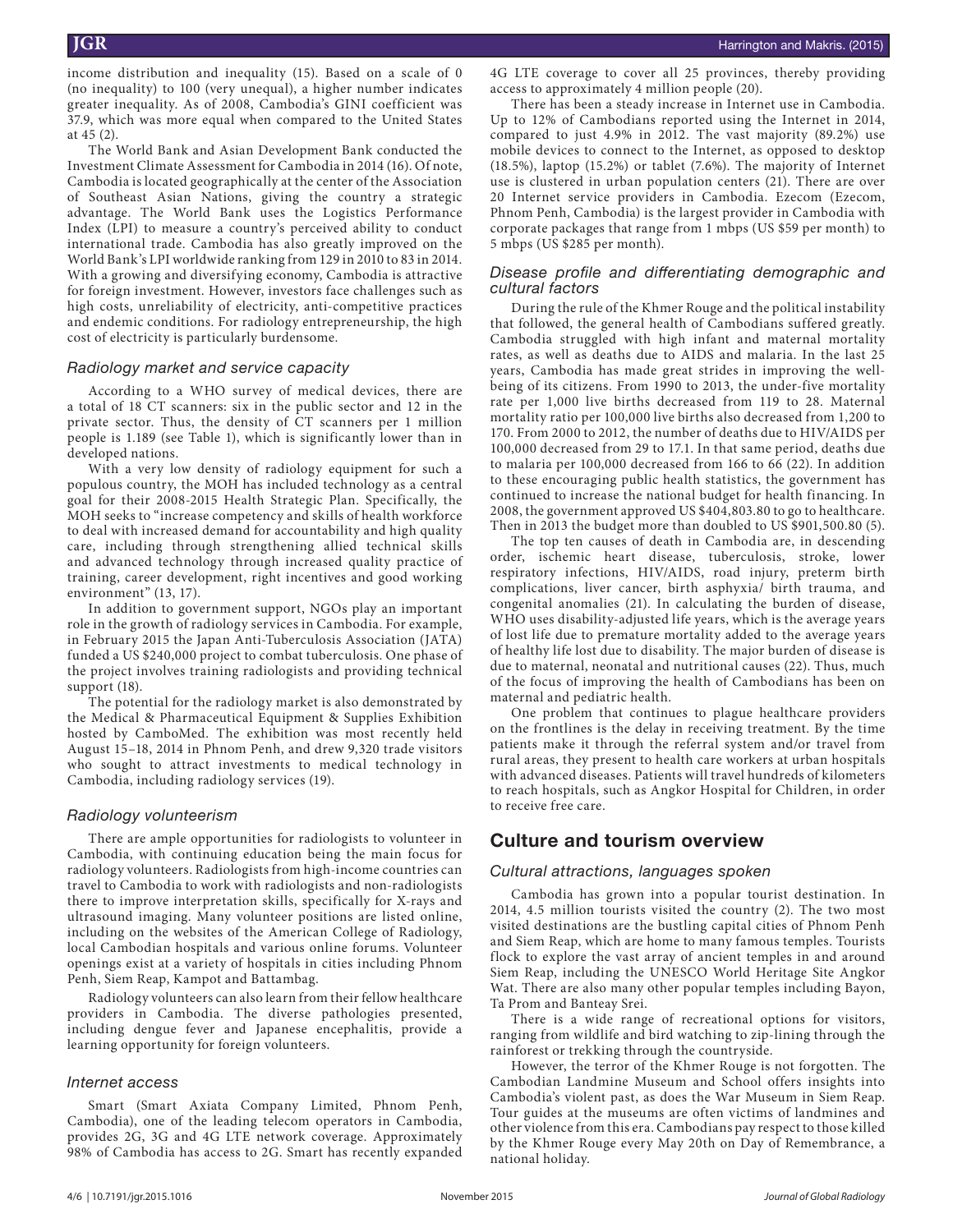The official national language of Cambodia is Khmer, though many Cambodians speak English and/or French. Although Khmer script differs greatly from Latin script, one can easily navigate the city with its many English signs. In addition, tour guides at many cultural sites are available in a wide range of languages.

#### *Travel access, currency, local accommodations*

There are three international airports in Cambodia, located in Phnom Penh, Siem Reap and Sihanouk. A number of major airlines fly into Cambodia's international airports. Coming from North America or Europe, most travelers must connect through another major Asian international airport, such as those in Bangkok, Tokyo or Shanghai. Travelers can also travel to Cambodia from neighboring countries via bus or car. The tuk tuk, a type of rickshaw pulled by motorbike, is one of the most common types of transportation for exploring Cambodia's cities.

Visa requirements differ by country. The Ministry of Foreign Affairs now offers an easy online visa ("e-visa") that takes three days to process. The visa costs US \$37 via Visa or Mastercard. Once approved, one can print out the e-visa and simply present it upon arrival at the port of entry. The e-visa option is available for citizens of most countries. Citizens of Laos, Malaysia, Phillipines, Singapore, Vietnam, Thailand and Indonesia are exempt. E-visas are not allowed for citizens of Afghanistan, Algeria, Saudi Arabia, Bangladesh, Iran, Iraq, Pakistan, Sri Lanka, Sudan and Nigeria; citizens of these countries must check with their nearest embassy. Tourists can also apply for a visa upon arrival at their port of entry.

In the major urban centers there is a wide range of options for accommodations, from guesthouses as low as US \$15 per night to five-star hotels for nightly rates of US \$500 and up. Hotels are often teeming with tourists from nearby countries such as China or Malaysia. Since the Cambodian economy relies heavily on tourism, customer service quality at hotels tends to be excellent. Food served at hotels, both Western and Cambodian, is of high quality. Outside of hotels, tourists may choose from a wide variety of restaurants ranging from street stalls selling pork rice to Western bistros offering high-class French cuisine. Cambodian food draws on the flavors of locally grown produce, such as cardamom, basil, kaffir lime, tamarind, lemongrass, ginger, galangal and star anise. Rice is the staple starch and is served at virtually every meal. Tourists can also enjoy traditional noodle soups or stir-fry dishes made with a choice of meats.

Although the Cambodian riel is the official currency of Cambodia, most service providers use the US dollar. In general, accommodations, food, cultural attractions and other services are quite affordable. It is advised to bring plenty of small bills, especially to provide tips.

#### *Local security and safety situation*

Cambodia is generally a safe country for tourists to visit. The most common concern for tourists is petty theft. Although uncommon, there have been reports of armed robberies, even in crowded tourists locations. The more common "snatch-and-grab" robberies occur while a tourist is sitting in a tuk tuk. Tourists are advised to keep their valuables out of sight.

One major concern for tourists is land mines. Various warring factions planted approximately 4-6 million land mines during the 1970s and 1980s. The US Embassy recommends that citizens avoid travel along the Cambodian-Thai border due to the presence of undetonated landmines. Travelers should only explore these areas with a trained guide. In the event that one finds anything that resembles a landmine, it should immediately be reported to the Cambodia Mine Action Center.

Another concern for tourist safety is road accidents. Road injury is the sixth leading cause of death in Cambodia (23). The WHO estimates that 70% of deaths are due to motorcycles, with pedestrians as the next most common victim (24). Visitors are advised not to drive at night. Although many major roadways are paved, the conditions of roads can vary greatly, especially during monsoon season.

Although the opposing party disputed national elections in 2013, Cambodia remains politically stable at the time of writing.

#### *Health advisories*

At the time of writing this article, travelers are recommended to receive routine vaccines, as well as vaccines for hepatitis A and typhoid. Depending on the location of one's travels, vaccines for hepatitis B, Japanese encephalitis, malaria, rabies and yellow fever are also recommended. There are currently no travel health notices for Cambodia.

Visitors should only drink bottled water, as tap water is not potable in Cambodia. Eating only cooked food reduces the risk of gastrointestinal illness. To avoid mosquito borne-diseases, it is advised to use insect repellant with greater than 20% DEET, as well as to cover exposed skin. Rabies continues to be a problem in Cambodia and tourists should avoid handling animals.

#### *When to visit*

Although Cambodia is warm year-round, the most popular time to visit is during the dry season, which runs from October to April. In addition to avoiding heavy downpours, traveling to Cambodia during dry season provides better views of temples like Angkor Wat, particularly at sunrise and sunset. The peak tourist season occurs during the cooler months of dry season, from November to January.

While the weather is more comfortable during dry season, Cambodia can be enjoyed any time of year. The wet season, which runs May to October, offers a more relaxed atmosphere since fewer tourists are crowding public places. In addition, the heavy rains give rise to a lush green landscape. □

# **Conflict of interest**

The authors report no conflict of interest.

## **References**

1. World Bank. Life expectancy at birth, years total [Internet]. Washington, DC: The World Bank; 2015 [cited 2015 Jul 23]. Available from: http://data.worldbank.org/indicator/SP.DYN. LE00.IN

2. Central Intelligence Agency. The World Factbook- Cambodia [Internet]. Washington, DC: Central Intelligence Agency; 2015 [cited 2015 Jul 3]. Available from: https://www.cia.gov/library/ publications/the-world-factbook/geos/cb.html

3. Health Service Delivery Profile: Cambodia. 2012. Joint Publication of the Ministry of Health Cambodia and World Health Organization.

4. World Health Organization. Human Resources for Health Country Profiles: Cambodia [Internet]. Geneva, Switzerland: The World Health Organization; 2014 [cited 2015 Jul 11]. Available from: http://www.wpro.who.int/hrh/documents/publications/ wpr\_hrh\_country\_profile\_cambodia\_upload\_ver1.pdf?ua=1

5. Ministry of Health Cambodia. Health Sector Progress in 2013: Department of Planning & Health Information [Internet]. Phnom Penh, Cambodia: Ministry of Health Cambodia; 2014 Mar. [cited 2015 Jul 11]. Available from: http://www.hiscambodia.org/public/ fileupload/MOH\_Leaflet\_eng\_2013\_final.pdf

6. Council for the Development of Cambodia. Electricity [Internet]. Phnom Penh, Cambodia: Council for the Development of Cambodia; 2015 [cited 2015 Jul 7]. Available from: http:// www.cambodiainvestment.gov.kh/investors-information/ infrastructure/electricity.html